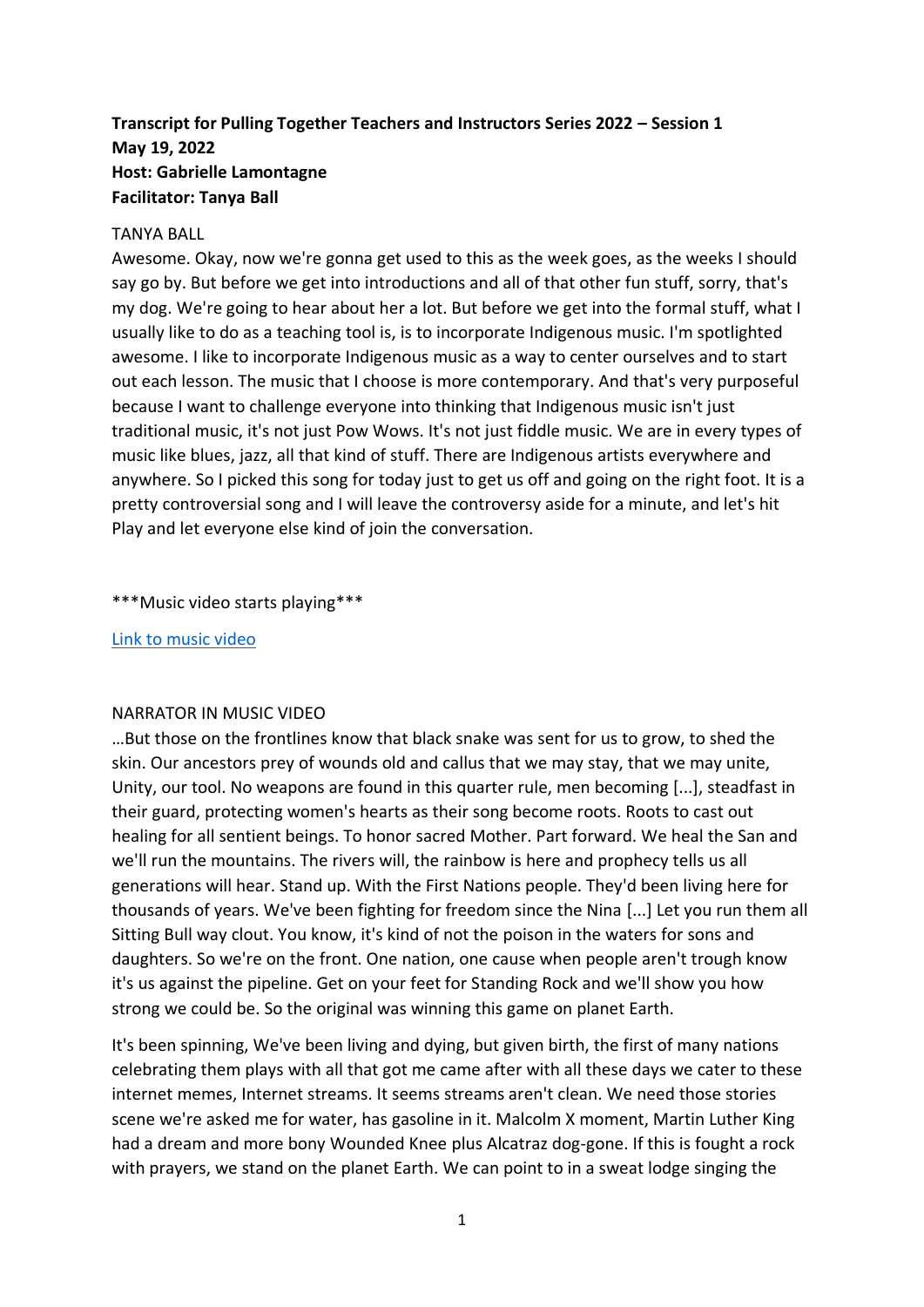songs, but grandfather's teeth, rock salt spot was blessed with a beat box from a boy. Said a prayer for the backs and they kill us clean on the last page or to pay the same Stanford your sampling was Standing Rock staff. What you mean? It takes a group of people who actually care about your mother, her life from water to Land in secret. To say, we stand up. A web was again, daga. Daga. You look this up. Water is life. Many with Johnny. Water. Water is like water. Water is life. Water is like I said, I stand Standing Rock. I stand Standing Rock.

Stand-up, standard. Standard done. Standing up and saying, we won't go quiet. My travel domestic God. Because the standard is the comparable installment here would come in for the better when we ain't running. Standing feet is to reuse on a staggered p.sit, liberty or we just actin free desert Land depletes from these hands and face the house. Think about safety. Rounds can make a sound signal that we can save this.

#### TANYA BALL

Now, I don't know what it is. Starting off a session with music, it just makes my heart just fill up and gets me pumped. So I'm ready to do a little bit just to shed light on a tiny bit of light onto this conversation or the controversy surrounding this song is actually the inclusion of the actress. I can't remember the actresses name that is in this video. But this is something and this is a controversy that comes up quite a bit and we'll talk about Indigenous Initiatives. Is Shailene Woodley! Yes. Thank you, Jessie, you're amazing. So this is part of the conversation. We're going to unpack this over the next to six weeks. And the question is, who is allowed to speak for and with Indigenous peoples? And the controversy is, is that some people say, no Shailene would leash not be a part of this. This should be all Indigenous folks. But then there's another conversation that's like, you know what, we all have to do this together and move forward in a positive way. So that is actually the message that I want you all to take from this, just to set our intentions that we can do this. And we've got this and this is gonna be a fun six weeks. So let's start the road, shall we? So pulling together, we are in this for the next six weeks.

Welcome to the course. My name is Tanya. I'll go through a little more formal introductions here in a minute. But here's the basic code of conduct. Oh, perfect. We will need this. So if you can draw your attention to the BCcampus code of conduct, that's gonna be really important. I know Gabrielle she is the host. You will talk a little bit more about best practices, so that's there for your information. Can we get to the next slide, please?

Awesome. So this is what we're up to today. So this is the agenda. Things are going to ebb and flow. And that's okay because sometimes and the teachings that I've received is whoever's here is meant to be here and whatever is talked about is what's meant to be talked about. So keep in mind, this is our rough agenda, but things are going to ebb and flow and that's totally fine. We'll get through what we need to. Number one, we went through cool Indigenous music. Check. If anyone has Indigenous musical artists or artists that they really, really love and want to share with the class, please set into the chat, or you can send it in an email and I'll include it in future lessons. So cool Indigenous music check. We're going to introduce some of the internal staff. These are the people in the background that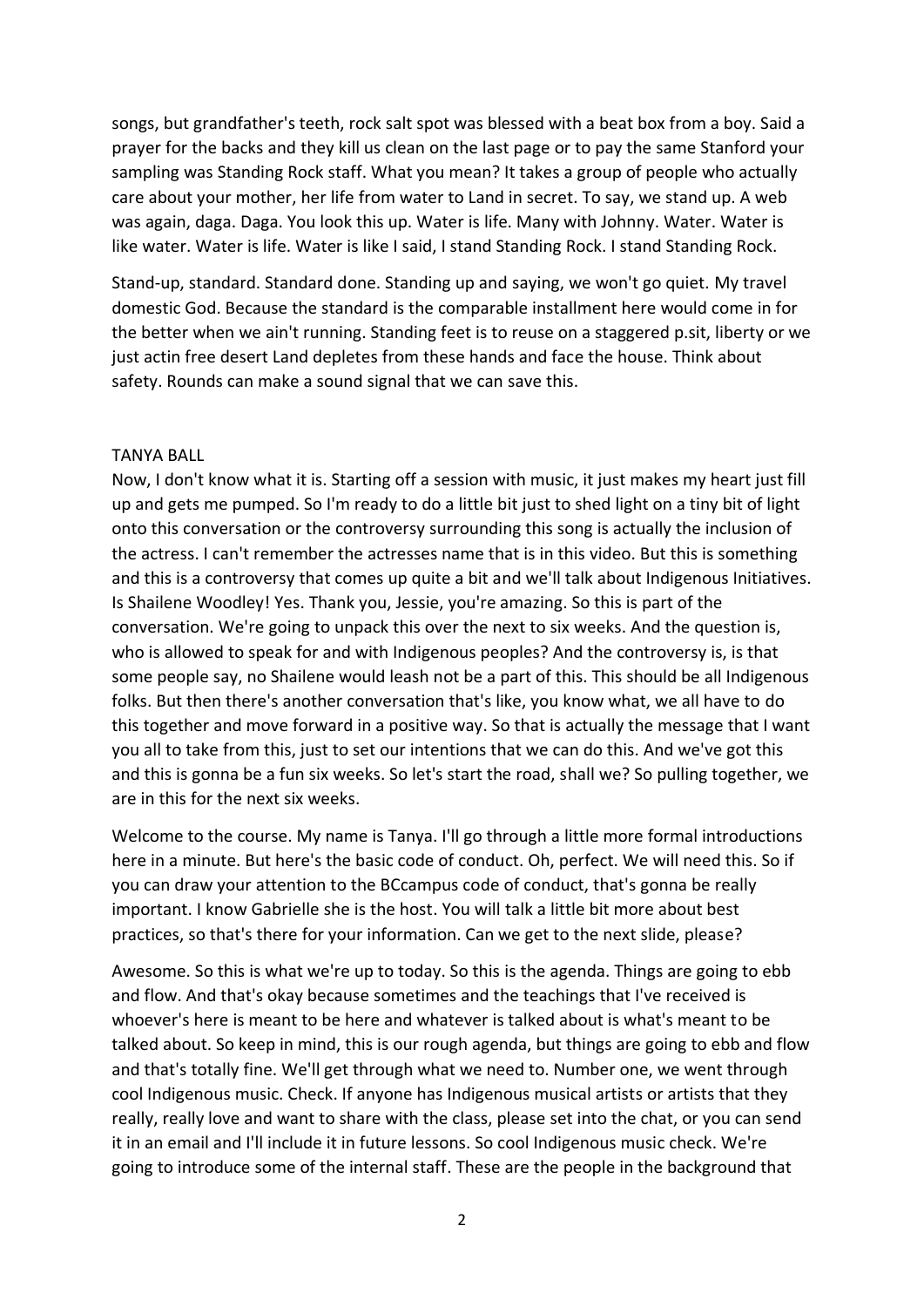are making this magic happen. And we want to pay our respects to them because they are amazing. We'll talk a little bit about best practices and how to conduct each other on how to conduct this space online. And two, how to create a safe space for each other to learn about sensitive topics. Then we're gonna go through a territory acknowledgment because we need to make sure that we acknowledge the Land that we are on. We will introduce ourselves as facilitators.

We're going to go through the intentions and the value of the course. And then we'll talk a little bit about how to locate yourself as an Indigenous practice. So my teaching style is very theoretical matched with practical. So if I'm going to introduce a lot of theoretical components to you over these next six weeks. What I'll try to do is I'll try to match them up with practical ways that you can use this in the classroom because I think that that's really important. So then we're going to end with a story from Tribe Called Red. Eric guy, you're amazing. I love that. Also. Like also just to let you all know I am very casual and my teaching style, and that is very purposeful because of the sensitive nature of what we're doing. So I keep my I keep things very cool, calm. Well, I don't say it would come, but I like to entertain myself with I teach. So hopefully that will stick in your memory as I say, some, some important things. So let's get this show on the road. Let's introduce you to the internal staff. Gabrielle, can I pass this on to you? For sure?

# GABRIELLE LAMONTAGNE

Hi everyone. I'm Gabrielle Lamontagne. I am the BCcampus Indigenization head. And I'm very happy to have Tanya and Kenthen be our facilitators. So next slide. Yeah, so we have a really big agenda happening. And if you go through the teachers and instructors guide. Um, you'll see kind of it's broken down into sections. But for today, we're gonna go through introductions and welcomes. And we're just going to try and place ourselves. At Next slide, please. Tanya, do you want to do best-practices.

# TANYA BALL

Yeah. I can talk a little bit about best practices. Sorry, I'm trying to get my dog away from, you know, this is the thing about teaching online. Like your dogs and cats and children are a part of this. And that's okay. Actually that's a really good place to start with our best practices with Indigenous ways of knowing and being. We are not just ourselves. We come with a whole host of other people and other other spirits, I'm going to say. So with that in mind, if you have a child, it's a PD day or something like that and you don't want to log on, just do it anyways. I love to see babies in the Zoom classroom and kids. That's totally fine. Same with animals, dogs. That just it happens. It's a part of life and that's okay. For best practices. Again, we're gonna be talking about sensitive topics and we really want to ensure that this is a safe space for absolutely everyone. So some of the best practices that we usually use is based on sitting in a circle. In circle protocol. There is you basically, I always make this joke is that it's kind of like Las Vegas. Whatever happens in circle stays in circle.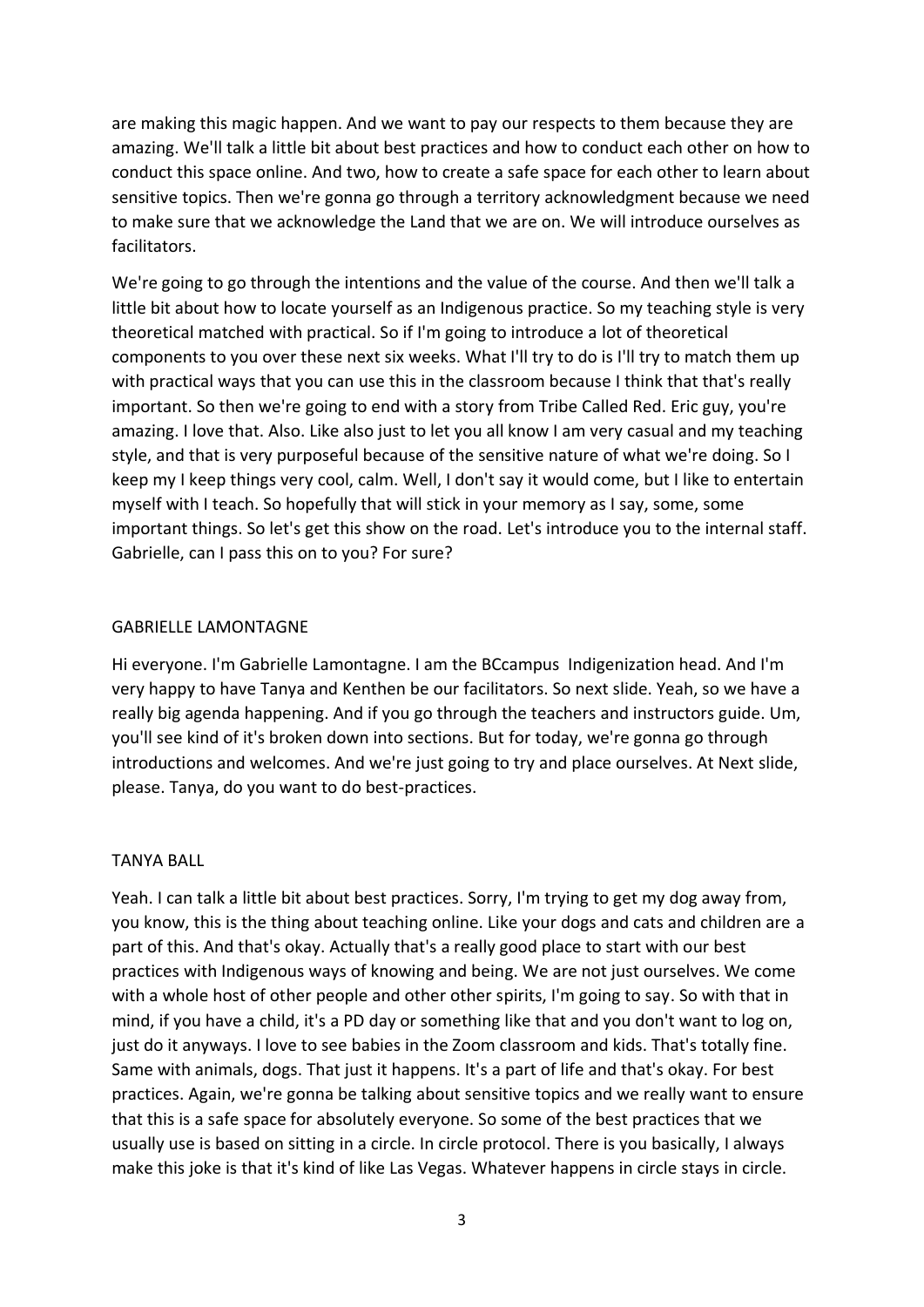And the reason for that is sometimes people can get emotional and that's totally fine. And people want to be vulnerable or they become vulnerable.

Oh, sorry. I'm just reading the message from Kenthen. He's just saying that he needs to step out. Thanks Kenthen. You're so kind. Sorry, I had to pause for a moment with that. But encircled practice, basically whatever happens is circle stays and circle. It's like Vegas. So we want to be mindful of people's feelings and that people may be vulnerable or expressing things that they might be unsure of. And we want to make sure that it's okay and people say, You know what? It's all good. Also encircled practice, it's a lot easier through Zoom is we don't talk over each other and we don't interrupt each other. We basically wait our turn. Usually if we are in circles, sometimes people symbolize this within objects. I often use a talking stick. I have one right behind here, which is what I got from when I was in when I was in Winnipeg last. But people can use a stick. Sometimes I've had to improvise and use chopsticks with kids. And they just laughed, they think. But basically, you want to be respectful and maintain a safe space for alternate opinions. So my job here present an Indigenous perspective. Sometimes when we're in a teaching situation or we're in an academic situation that we forget that I'm actually coming to the table in a very vulnerable position. I'm here to share my culture with you and a lot of oh my gosh, and a lot of different things in my life. And I include a lot of personal stories as a part of my teaching practice. So please, I say this, devil's advocates, please stay out of the room. That is not okay. I know that devil's advocates usually they say, Well, I just want to play devil's advocate. And then usually they ended with something a little bit, something pretty racist. So we want to stay away from that. And I do want to maintain that.

If you do say something inappropriate, we will have to remove you from this space just to make sure that we are carrying for everybody else. And that being said, that also includes myself. So sometimes we always focus on the students, but me, I'm an instructor, I'm also a human surprise. So because of that, I want you all to keep in mind that if I get triggered or if something bananas happens to me, or if I'm feeling uncomfortable than I need to have the opportunity to leave this space as well. I think there'll be okay. But you never know. Take breaks, take breaks when you need. That's the magic of Zoom. You can turn off your video and go to the bathroom. If you all try to incorporate breaks and as we kind of get the feel of this thing. But if you need to take a break or if you need to eat your porridge or whatever it is that you're eating it, that's totally fine. Keep the video on or off, whatever you need to do. It's okay. If you have any feedback, concerns, praise, whatever, you can always contact myself or Gabrielle. Kenthen, he won't be able to facilitate along with us because he's had a family emergency. But I'm happy I'm happy to take your praise. Scotty with the eyebrows in there. So take care of yourself in a good kind way. So if you need to do something for yourself, go grab a coffee.

That's really important to us because we want to make sure that you're taking care of yourself first and foremost, we want to recognize and make sure that this is just, this is just a six-week workshop. And I want to say that like with a little bit of kindness behind it because I want and I know that this isn't the be-all, end-all. What's important is your health and your family and everything in-between that. So take care of yourself first and foremost.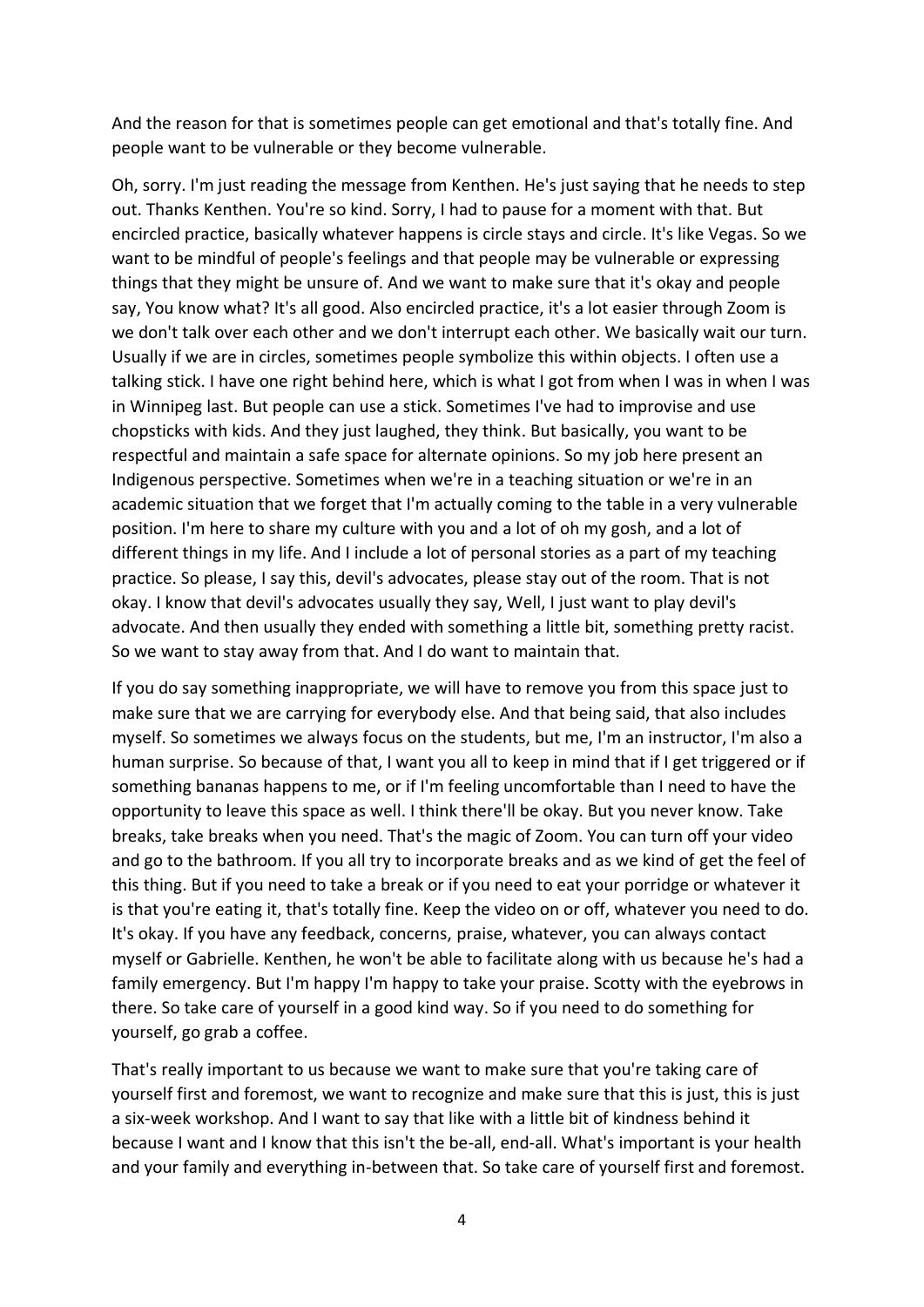Also, recognize that this will be and is being recorded so you can always go back. It's no big deal. So stay with it. Try not to check out, try not to disengage. All I can ask is that you try your best on on the day that you can. So that's all the best practices. Did I gave it everything, Gabrielle or do you have anything else to add? No. I think you've covered everything. Yeah. Just make sure that we're not the be-all and end-all. If you need to look away from your screen, if you need to go grab water, if you need to grab food, like Don't worry about it. It's only 1.5 or course. So. Great. That's all good. Next slide, please. I'm not sure if you wanted to talk about this here, Gabrielle, or if you want me to just keep going.

# GABRIELLE LAMONTAGNE

I can talk about it a little bit so that the images that we see on the front of the pulling together guide were created by LouAnn Neil. And she took a lot of consideration into how each person holds their paddle and how each different structure of a post-secondary institution like considers this. So when you're kinda like looking at this image, just make sure you're not really thinking about it. Just says like something simple. It really has a lot of intention behind it. And I'll pass it to Tanya.

# TANYA BALL

Yeah, I this is such a cool image. I really like it because it's very much like it puts us all together in the same boat. Because there's not a, there shouldn't be a hierarchy here or in any sort of learning situation because I saw some of you, you've had comments and we're ranging from people who have taken multiple workshops on Indigenous initiatives. And we've had people who are, is, they're just starting out. And that's okay. So me, even as an instructor, I am still learning. I say this often to my students. There's no such thing as an Indigenous expert. Because if you are an Indigenous or an expert on every single Indigenous community in this world like, Oh my gosh, I want to talk to you because your brain must be exploding and you are, you are very rare like the Sasquatch indeed. We want to make sure and I want to make sure that you all know that I am. I'm still learning to. And sometimes you, as students have had things to say and have things to teach me as well. So the canoe is really important about that because if you're not holding onto your panel, then we're not going to go and we're not gonna be able to turn as properly right?

So this is something that another way to think about this in the way that I usually think about this is as a spider web and the spider web, and this is all about relationality, which we will be unpacking in the next couple of weeks, is that it's a spider web. Spiders, they create a beautiful, amazing design and then life happens. Wins, kind of go by and the winds they, they break the spider web with the spider does is he actually goes back to the tear in the web and fixes it, fixes it even better and even stronger than before. So this is the same or a similar concept here. And that we need to work together and we're going to make mistakes along the way and mistakes happen and that's okay. It's good to make mistakes because honestly, if you make mistakes and an Indigenous person corrects you, that actually means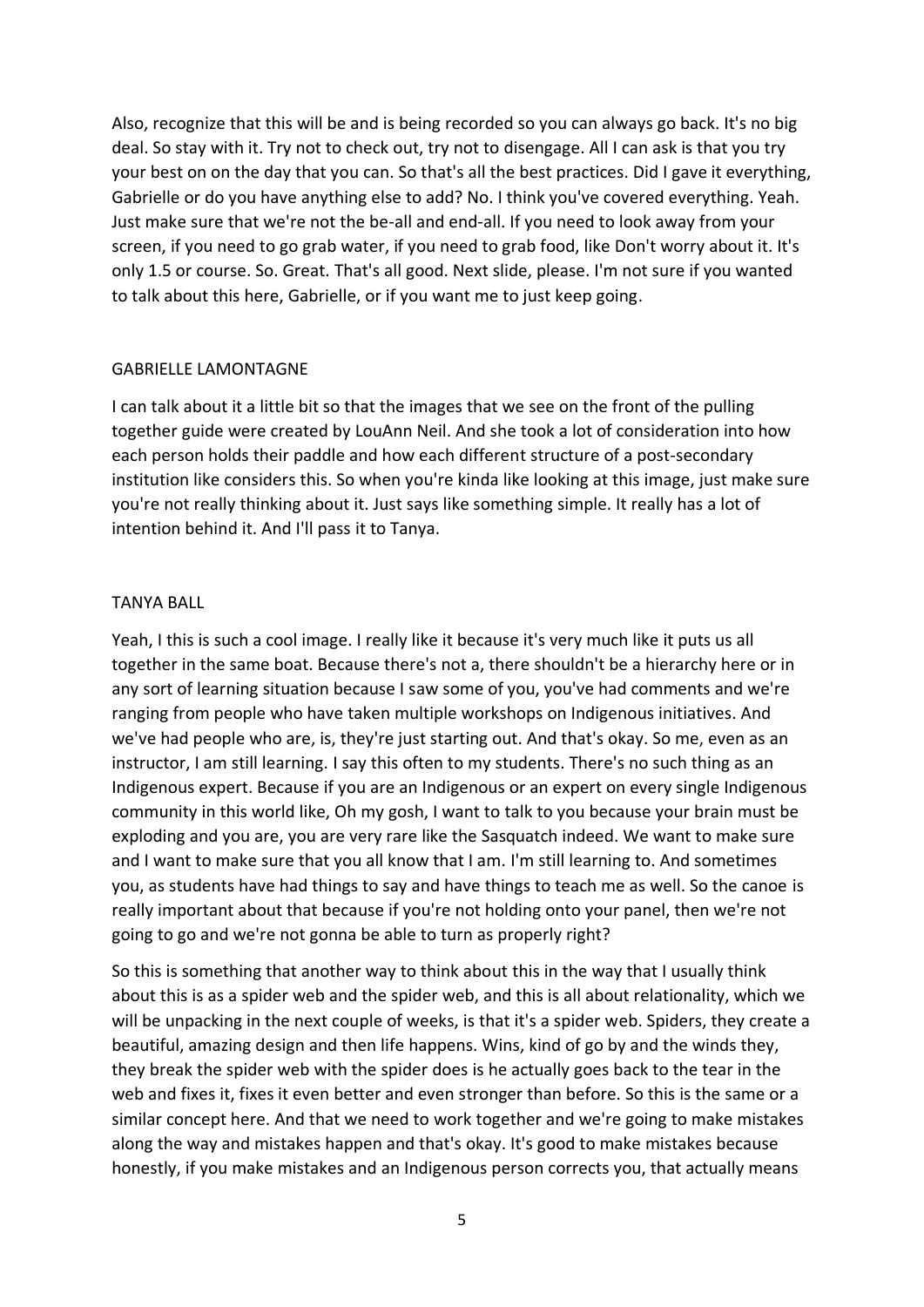that you're doing good things because you are creating a very comfortable space for that person to share cultural teachings with you. We got this. So if we make terrorism or spiderweb along the way, That's okay.

We can fix it up together and do our thing and get back in the canoe and go away. There we go. Also, I want to add to something that I didn't think about in the best practices. Is that if you have something in that you want to say, please just add it to the chat. I am very, very flexible in terms of my teaching style. And I recognize that sometimes I have an idea of what I want to talk about. But that's not what it is that needs to be talked about because you all have different questions. And obviously there's no such thing as silly questions. Because a lot of people think about the same things and they're just afraid to ask it. So if you ask a question in the middle of my lecture, I will stop and address it and we'll come together and do our thing. And that's totally fine because I know for me, if I think of a question during a lecture and I wait till the end, I'm going to forget about it. So if you need to do it in the moment, That's okay, I'm totally cool with that. So if we can go to the next slide, please. Here we go. Handed off to you, Gabrielle, let's introduce these awesome people.

# GABRIELLE LAMONTAGNE

Awesome. Thank you so much, Tanya. Yeah. So we have BCcampus support. We have Paula. Paula Can I pass it to you?

# PAULA GAUBE

Hello everybody. My name is Paula Gaube. I'm on the IT support team that BC Campus be in the background. Hosting, setting up, breaking breakout rooms and helping you through this session. I am on the traditional territory of the Lekwungen speaking people and enjoying supporting these sessions. Okay, back to you, Gabrielle and I turned my camera off so I can pay attention much.

# GABRIELLE LAMONTAGNE

Paula. Um, so other BCcampus support.

# IAN SEFTON

Hello, nice to see you all here today. I'll be also helping out on the IT side of things. If you have any questions for us, please feel free to send us a private message. Yeah, have a good presentation.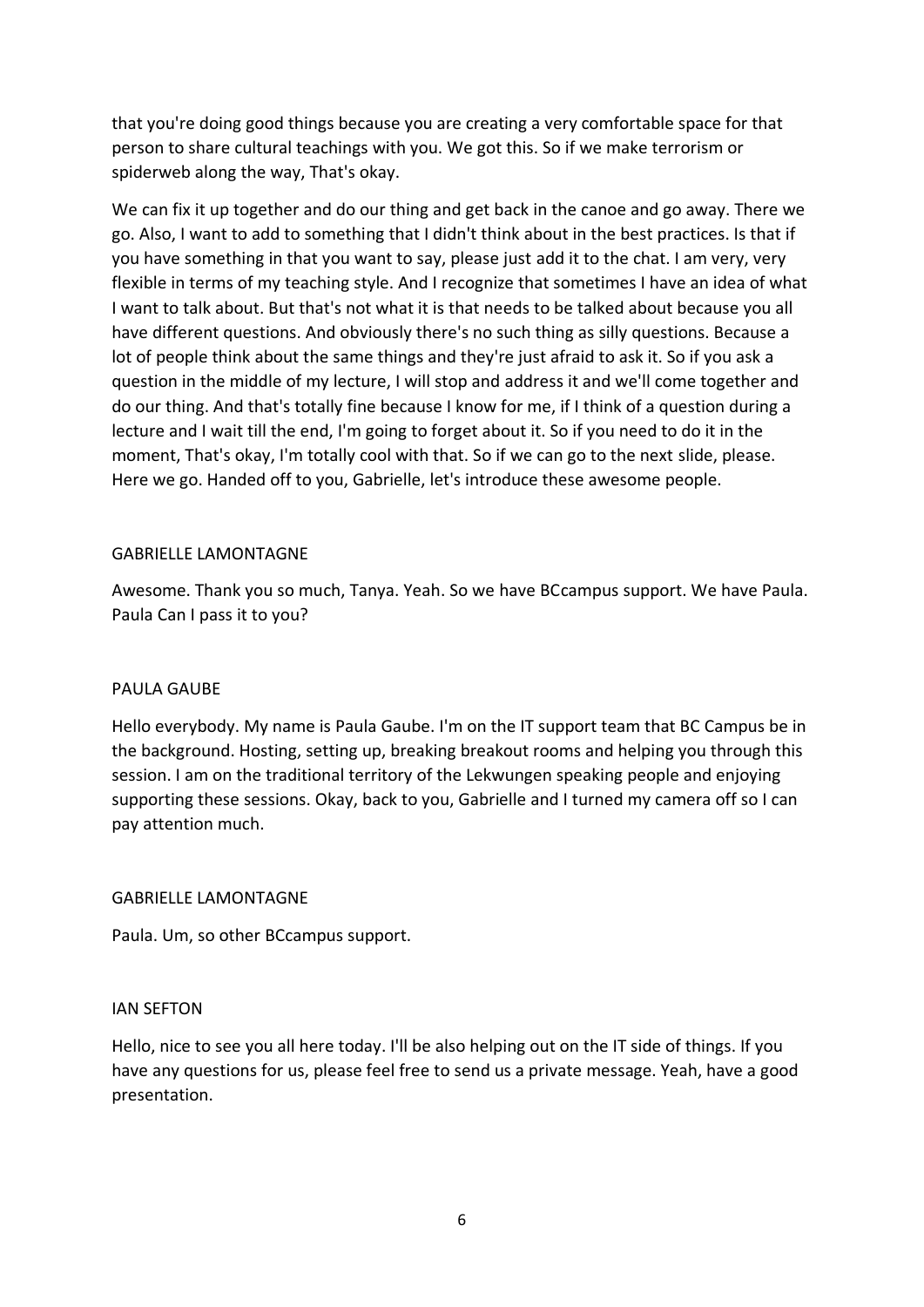# GABRIELLE LAMONTAGNE

Awesome. Thank you so much. And so our support team or IT support team, they make their work almost invisible. But they are like the glue of like our webinars. If we didn't have them move fall apart. So I will pass it on to me.

# TANYA BALL

Yes. Again, we're passing this ball back back and forth. Sorry, I hope no one's getting oh my God. I need to let that settle out of it. Are we good? Okay. Next slide, please. There we go. So I don't know Kenthen, Are you still here or are you headed out? He's left Okay. Perfect. So then I will do the territory acknowledgment. So I think we have a next slide with a treaty six. Oh, okay. I still want to recognize the fact that go back. I do want to recognize I know that I am living on Treaty six and same with Gabrielle, but I want to recognize that BC Campus. Bc Campus, where this is all being hosted and the territory that they are on. So this is their traditional or their territory acknowledgement that they created. Many apologies. I did not practice this beforehand, but here we go. Bc Campus acknowledges that the Tsleil-Waututh, Squamish, Musqueam, Saanich, and the Esquimalt and Songhees Nations Lekwungen Peoples whose traditional territories we are privileged to live work, play. Through our work, we are learning to incorporate Indigenous epistemologies into our actions and understanding supporting decolonization, reconciliation and Indigenization to advocate systemic changes in post-secondary environment of BC.

So typically before I do a territory acknowledgment, I do like to practice practice my pronunciations before I get in front of people, but it is what it is. So many apologies if I did any incorrect mispronunciation. If we can go to the next slide. Perfect. So I'm going to introduce myself a little more formally in a minute here, but I do want to recognize that I am currently living in, amiskwaciwaskahikan, which is Cree for Beaver Hills house. So that is actually in Edmonton, Alberta. So I am from the University of Alberta. So that is located on Treaty six territory, which is a traditional gathering place for Cree, Blackfoot, Metis, Nakota, Sioux, Iroquois, Dene, Ojibway/Saulteaux/Anishinaabe, And Inuit, and of course many others who are coming and going. I have actually been a guest here on this territory for many years.

I think it's been about 13 years that I've lived here. I'm actually from treaty one territory in Winnipeg, Manitoba, but I absolutely love living in Edmonton. Just to give you an idea for those, if you can go to the next slide. Because I know there's a few of you that are outside of the country here. I'm living in Alberta. Oh, I love that. I love Olivia. That's amazing. Including your own territory. Acknowledgment. Anyways, a just distracted by the chat. This is me in Alberta, this is the province of Alberta here. So I want to recognize that Alberta is the only province in Canada that has Metis settlement regions. So I want to say that I'm a part of Metis region for that, I'm in Edmonton, which is this gigantic star in the middle of the map because we are humble like that. So to give you a better idea of the territory, as you can see, our territory spaces, they are not actually, they don't follow the borders like we know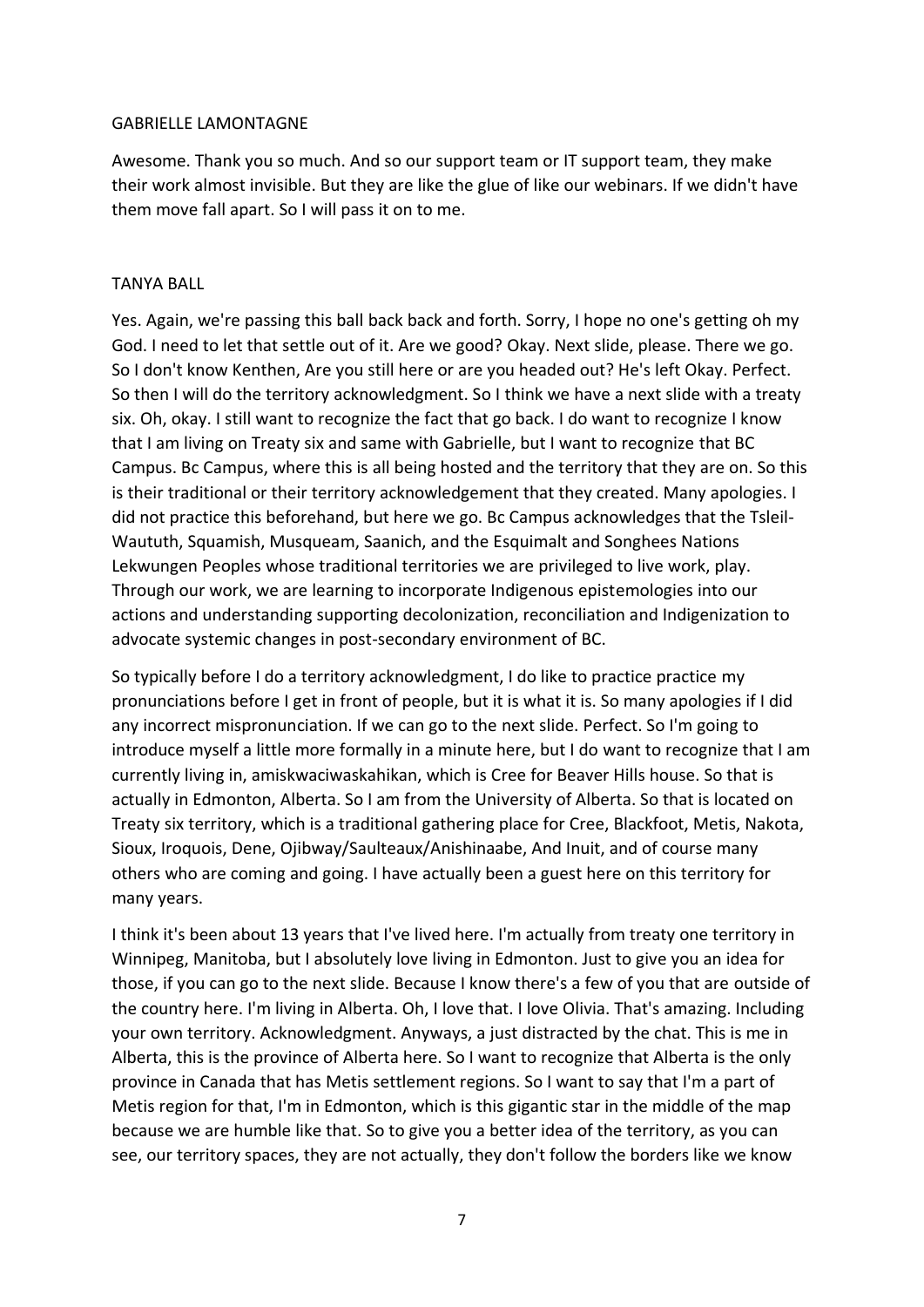them today. So the Treaty six territory, if you look here, it extends from Alberta all the way into Saskatchewan.

So I have buddies in Saskatoon and we're still living in the same territory. So in Alberta, There's Treaty 6, 7, 8. Those are the main ones, but we also have a little tiny bit of four and a little tiny bit of ten. So I always want to bring that up because us as Indigenous peoples, we often, we don't really recognize borders the same way that Western society has placed them in. So I always like to introduce ourselves in a traditional way that is apart. I'm going to say Indigenous ways of knowing and being. Basically it's just how we do things as Indigenous peoples. So doing a territory acknowledgment is actually very special and very traditional. It's something that we've been doing since time immemorial. But I also want to recognize that the Land is also very important. And this is something that we're going to unpack. I keep saying this. We're going to unpack it over the next six weeks. Get excited. So over the next six weeks we're going to talk about the lens. So the Land is our relation as well. So when I talk about the Land, I use a capital L. The reason why is because in Western societies and in Western grammar we use proper nouns and we capitalize those things of importance like names, places, those types of things.

So I always capitalize the word Land to bring to light that we are not better than the Land. And it just raises the lead up to the same level that we're at. Again, there's no hierarchies, anything like that in Indigenous ways of knowing and being. So recognizing the Land that we live on is extremely important. If you have any, I'm gonna see if I can find. I've actually done full full sessions on how to do a territory acknowledgment. So I do want to leave you all with a bit of a resource. The University of Alberta, they territory acknowledgment. I can't even spell today. So the Center for Teaching and Learning at the University of Alberta, they actually wrote and did a nice little video which encapsulates why it is that we do territory acknowledgements and how to create one on your own. So I'm going to insert that into the chat. If people think that this is something that we want to talk a little bit more about. Then you can send Gabrielle or myself an e-mail and then we'll kinda sit a little bit more on that. So I just put it into the chat. Sweet video is by Cindy Goddet, and she is a scholar here at the U of A. She works on the French campus at the faculty, say John. So it's a fantastic video. Watch it. It's amazing. And let's go to the next slide. Let's do this. This is a little bit about me. Also. I love that everyone's including all the territory knowledge was in the chat. This is where we'd my heart so much, I love that. So for those of you who know a little bit about Katie and geography, again, I was born in tree one territory which is in Winnipeg, Manitoba.

So while I was born in Winnipeg, Manitoba, my family, I identify as a woman in my family is actually from a small Metis community that is Northwest. Of Winnipeg, It's called Saint Ambrose. So if you think for those of you who know what Manitoba looks like, if you think of the giant lakes. My family's from the left one at the very bottom. So it's a very cool place to be. It's a great beach. This is actually a picture of me as a kid sitting on the beach at St. Ambrose. So I always loved to pay respects to my ancestors who are still living there and to have created settlements there. Saint Ambrose is also one of the only lasts, one of the last places in Canada that has fluent speakers. For those who've you, who don't know what mischief is. It's actually the language of the Metis, I grew up speaking and speaking a bit of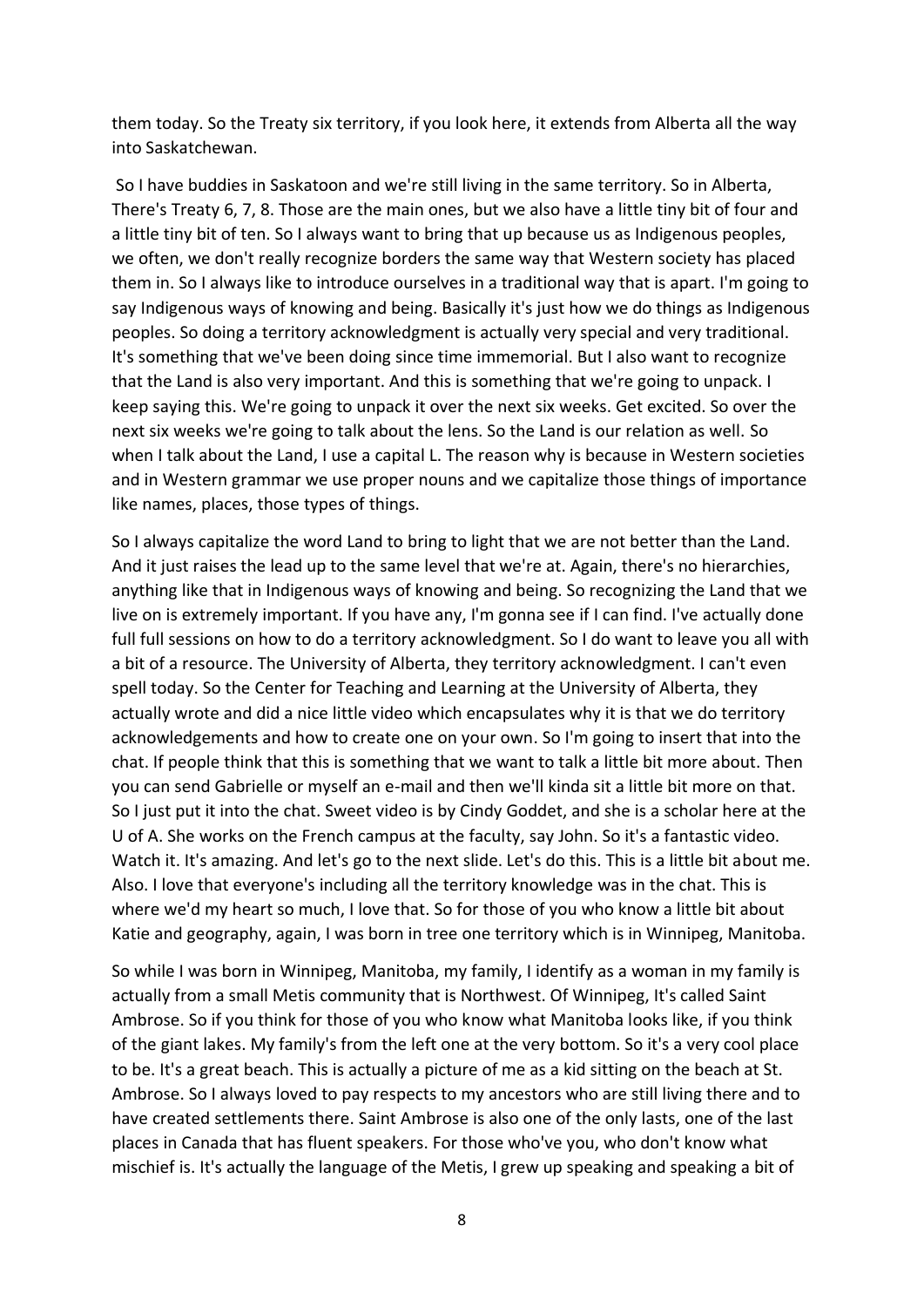[...], but that language is long gone and my accent only comes out when I maybe I'm just going to say it by accident usually comes out when I when I am intoxicated, It just happens. I love it. Any everything else about me. I'm also a co-host of a podcast. So if you look in the top left here, these are my co-host. In the front is Sheila Laura, I guess you can't see my arrow pointing at her, but she's the one with the bright red lipstick and the shirt that says, I stand with Standing Rock.

Sheila rock, to the left of her with the strong, resilient Indigenous t-shirt That is my friend, Kayla Lar-son. She's actually they're both all three of us are trained librarians and the two in the front, Kayla and Sheila, they both work at universities in Canada, but we host a podcast called Messiah is quack, which translates to book women because there's no word in Cree for a librarian. Go figure. So that's the closest, closest translation we could find. I'm going to put book Women podcast. Basically our podcast is all about, oh thanks. Our podcast is about sharing Indigenous stories. So we'd like to interview people who are doing their thing, illustrators. We actually interviewed Gabrielle for one episode, which is fine. Point that out to you, Gabrielle. So take a listen to it. So podcasts. I other than podcasts, oh my goodness, I wear lots of other hats. First and foremost, I'm a mom. So this middle picture here is of my family. That's me and my daughter who's in a wheelchair, and my son and my partner Dustin, who actually just stepped into the house because it's raining over here. So he usually works outside, but he's back here watching me in, going back and forth, which is really funny. I love, love, love being a mom.

And I try to incorporate my kids into a lot of the things that I do. So that I incorporate It's called them intergenerational learning as a big word for it today. So we always love to keep our kids as and doing all the things that we do. So in the bottom-left, speaking, or I did talk a little bit about Saint Ambrose. St. Ambrose is a very marshy area. And so I like to pay homage to that by including a picture of my Uncle Norman. He's in the front left here. And these are all the ducts that they've hunted, their spoils for the, for the winter. I suppose. We have lots of famous people coming in and doing and asking us to take them on decanting tours. The most famous for those of you who love Magnum PI, Tom Selleck. Everyone in our community likes to talk about how Tom Selleck like to or came for duck hunting session. He does have the most fantastic mustache though. I actually work a lot with my, with my family and my community. I'm a PhD student at the Faculty of or in the Faculty of Native Studies at the University of Alberta. So my research actually focuses in on nietzsche experience of religion and storytelling and how we use stories as a way of expressing our religion and spirituality, which we will talk about a lot. So that's a little bit about me. Otherwise, again, I would train librarian. So a lot of, a lot of my teaching style is informed by, by libraries and education stuff.

So if you have any other resources included in the chat, we've got this and we'll keep moving forward. Otherwise, what else can I tell you about myself? You know that I have a dog. Her name is Mavis. We named her after the hotel Transylvania. There's a character in there, so we'd like to tell her our Ghost Dog because actually, I don't know why we call it our Ghost Dog. We just do. But that's a little bit about me basically. I wanted to share a little bit about myself so that, you know, I am just a Indigenous mates. I'm a summated nerd hanging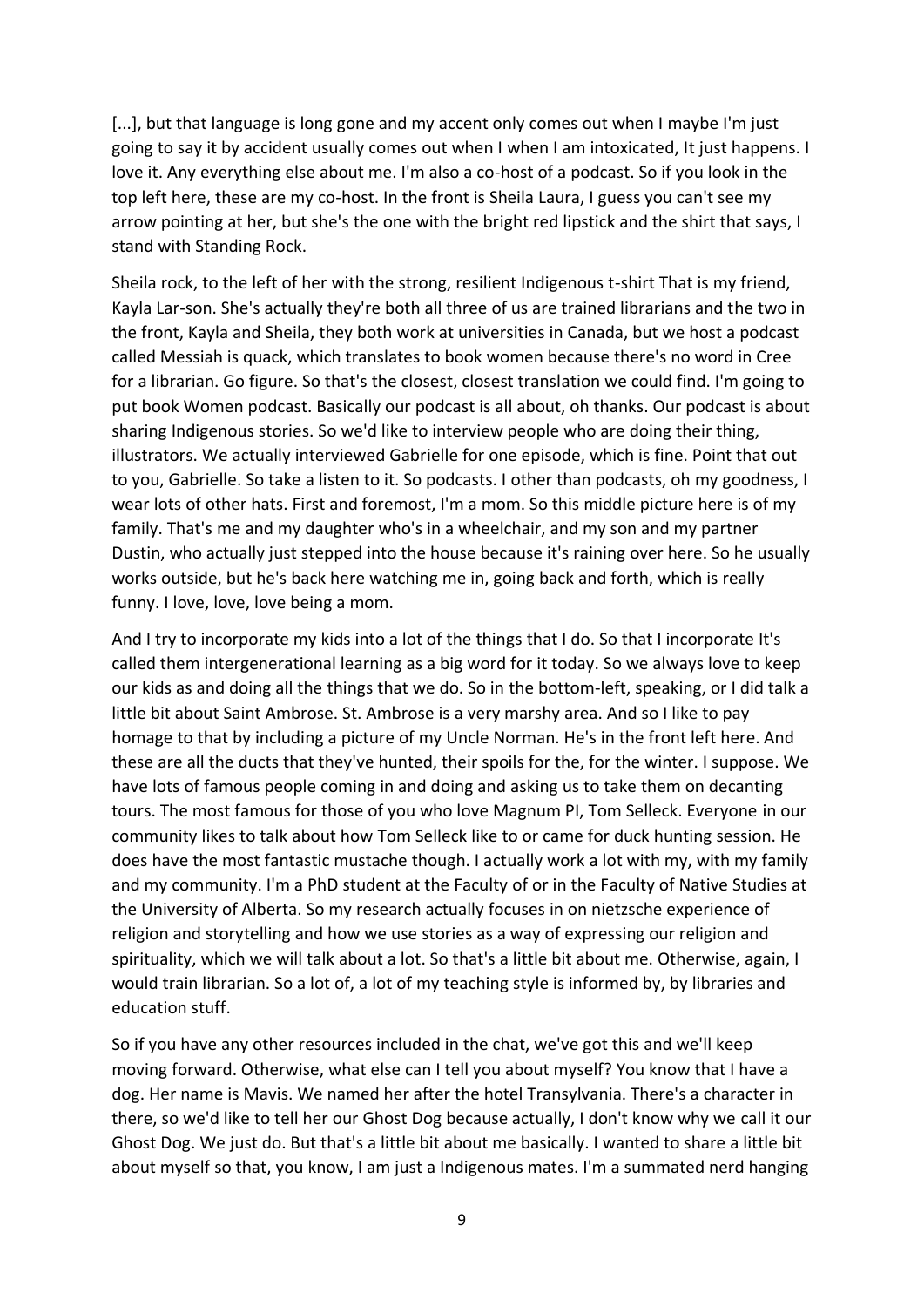out at my house. I'm just like use. So again, there's no hierarchies here. We are good to go. So if we can go to the next slide, please, Paula. Thank you. So Kenthen is not here. So we can just move forward past this picture here. So this is where the back end people come in. I asked them if they can create word clouds and stuff like that for me. So this is a bit of an experiment. But I wanted to open the conversation with why, why do Indigenous courses matters. So we are in here and we're locked in for six weeks together. So I want to ensure that we have that our intentions are set properly. So let's start out and asked ourselves, why do courses like this matter? What's the point? Why do we need to do this stuff? Why are you all here? So if you can, I don't know how this is going to work. Paula, is there a sheep introduced? There's a link in the chat. Too much time on two meter. Gabrielle is actually controlling the Mentimeter. Oh, oh my gosh. Laura Forsyth.

I just saw your thing. For those of you who don't know who Laura Forsyth is? She is she's a super Metis woman. Superhero powers. She actually just recently planned the first ever Metis, Metis conference which I presented in and she's a fantastic resource. She lives in Winnipeg. So somebody to keep on your radar for sure as a potential resource or potential guest speakers in your courses. So Laura foresight, she's amazing.

Why don't we just flood through the chat? Why do you all think that Indigenous courses matter? Fill in gaps of our knowledge. That's a great one. Fostering authenticity, support systemic change and reconciliation. Guess. I love that this chat is getting flooded. You are all so amazing. Each person has a story inclusion, diversity helps support reconciliation. Of course, yes, much was erased and throughs not told. So that's apart of reconciliation, inclusivity, and challenging traditional norms.

Yes, absolutely. I'm going to be challenging you all. Awesome. I was going to say all semester long, but we live on Indigenous Land, yes, Danielle, and you capitalize Land. I love that fostering authenticity, filling gaps in our knowledge gained different types of knowledge to provide Indigenous ways of knowing gap, learn people along the journey? Absolutely. So all of these, yes, yes, yes. Before I addressed the question, I want to address some of your comments. Okay. Let's talk about a lot of you were talking about reconciliation. Yes, absolutely. That's a huge, huge, huge component of this course. And next week we're gonna be talking about the Truth and Reconciliation Commission of Canada. And how that, how reconciliation kind of that word kinda started coming out. I will tell you now that in terms of an Indigenous perspective and will impact this more next week, is that we want to make sure that reconciliation comes with actions. So a lot of times we'll see reconciliation action, a word. Or we'll see, sometimes on Indigenous Twitter will see reconciliation with a capital W, like Req is getting wrecked. Just because it's so loaded. The term reconciliation is very, very loaded these days. And the reason why it is loaded is because because there are a lot of things that haven't been done or haven't been addressed. The Pope just recently gave his apology.

For those of you who are in the admin tenant area, the Pope is actually going to be like Lac Ste. Anne pilgrimage or the pilgrimage. Lac Ste. Anne to address these comments. So you can actually meet the Pope. Oh, and here's my dog. Otherwise, people are talking about systemic racism. Absolutely. I do want to caution you all about the word systemic or the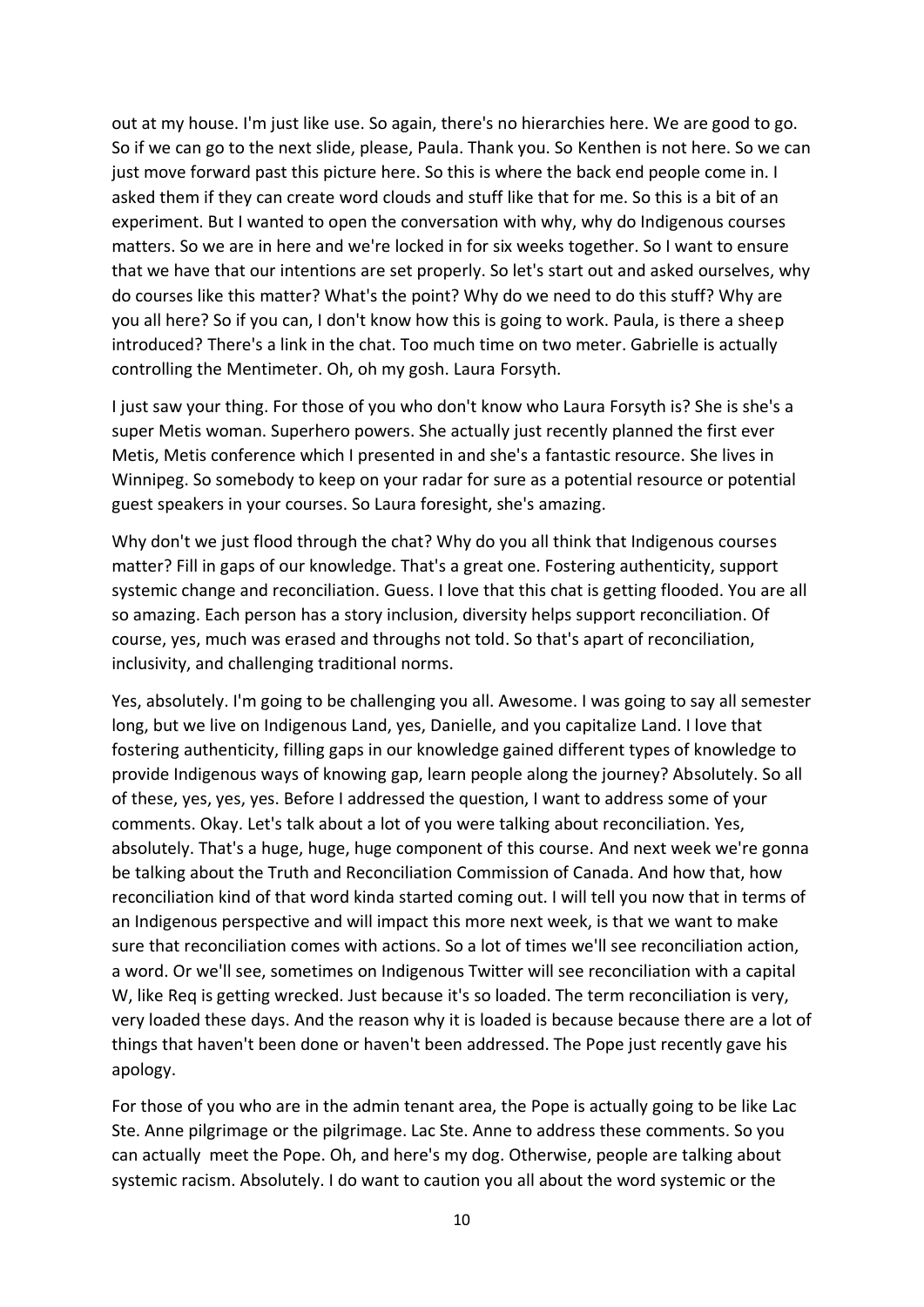word plural, systemic racism because this is my personal thing, is that systemic racism. I know a lot of people that have used that, those terms to hide behind, which I understand there's a purpose behind that and it's, this stuff is challenging. It's hard, it's hard to look at yourself. But what I do want to mention is that sorry, I do have a cold, so I'm trying to like my brain is trained to think. But systemic racism, just be careful with that word because it takes responsibility and accountability off of some people. So the way that I think of it is the systems are made up of individuals, right?

So when you say systemic racism, you can kind of push it off on this system instead of making individual change. So for me, and of course, you guys do what you want and what's more comfortable with you. But for me, I just say it's racism. The system, yes, of course, but it is just racism. So why do Indigenous courses matter? I'm going to use a quote from Daniel Heath Ledger to answer this question. Why does this matter? It's because we matter. We as Indigenous peoples, we matter. So our, our voices matter, our perspectives matter. We matter as human beings at a basic level. So we live when we talk about devil's advocates again and stuff like that, we're not here to discuss or debate human rights, right? So we're here and I'm here to share an Indigenous perspective because I met her as a human on a basic level. So everyone, You are amazing. Yes. Okay. Can we go to the next slide? Okay, So what would you like to learn from this course? That was actually a question that did work. So can we give the, the thing another try? It only lets you put in 25 characters. So make sure what you want to learn is only in total five characters. This is fun. So while you all fill that in, I'm going to just fill up this space with my own voice and address Ivan's comments. So she said, I really appreciate that you're highlighting these nuances around these words. So much to think about.

So what I'm going to do next week is, so when thinking about back to that song, Stand up, Stand up. There are so many different ways to instate Indigenous resistance. Resistance against whatever it is. And honestly, the biggest way is through language use. So when you use the capital L for Land, that's actually an active resistance and it makes people stop and think, Okay, why are they capitalize the word Land? So you all are going to be, you're going to receive my infamous lecture of Indigenous grammar. And Indigenous. Basically, it's like Indigenous Manual of Style. So I have a lecture all about how to do grammar tied. So I'll talk a little bit about that because sometimes not everybody wants to be at the front line of pipeline resistances and things like that. And that's okay. We all have to resist in our own way. And one of the easiest ways to do that is through our ways of I want to be cautious. It's not easy to change your language. It is not easy to change your language, but it is easy in the sense that you can edit and fix your fix the way that you speak, but it's difficult. We'll talk about that next week. What do you want to learn in this course? Can we zoom up so I can see it? I was populating at the same time. That's so cool about myself as a settler. I love that had to be a better ally. Indigenous learning, creating safe spaces and courses, research practices, yes.

Decolonizing curriculum, indigenizing my practice. Okay, So these are words that are coming up quite a lot. So let's talk, let's unpack, because we do have time now. Let's unpack the word Indigenous decolonization because those words are thrown around a lot. So of course,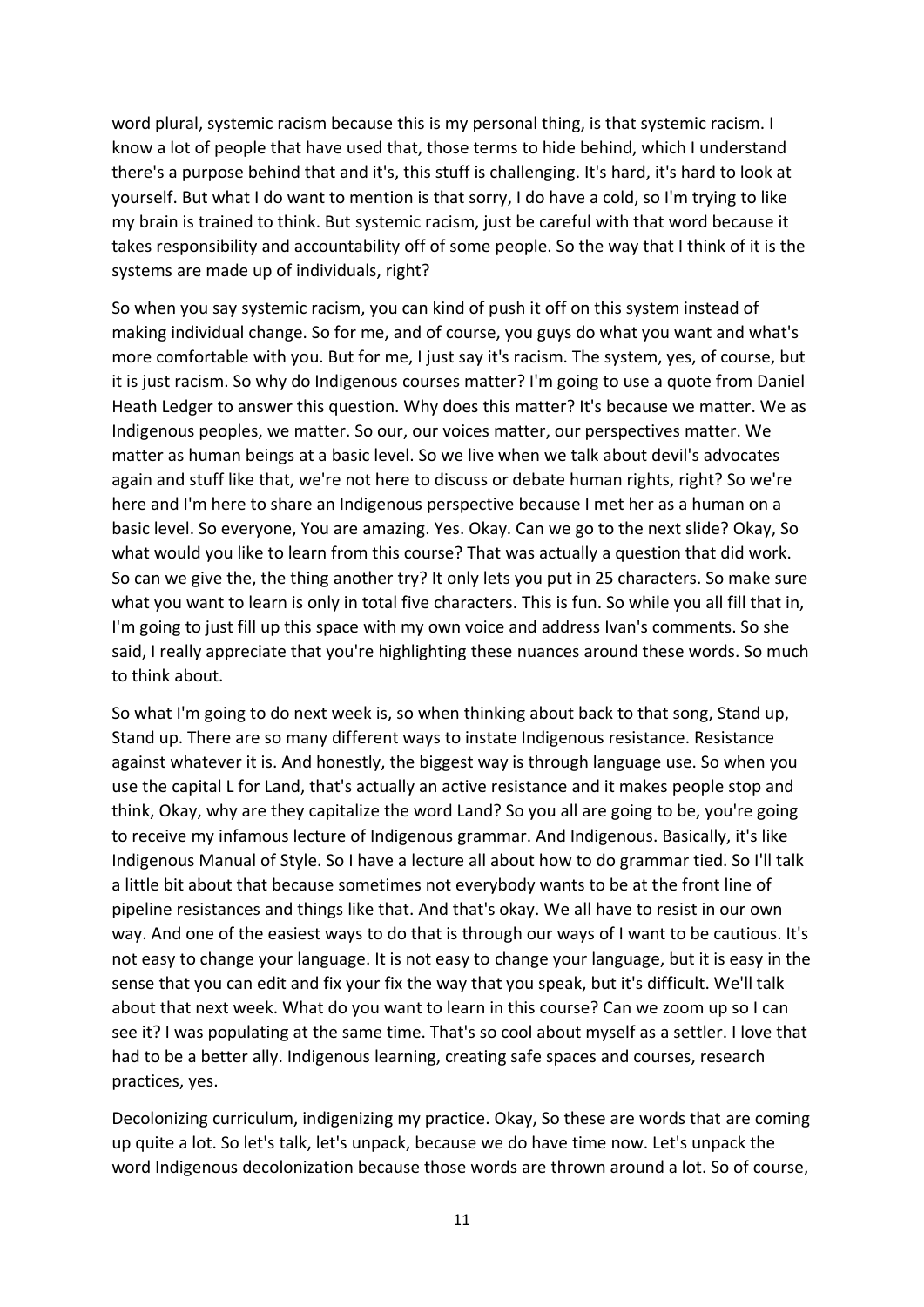everyone has different definitions of these words and these words are very loaded. So what I wanna do, and this is an Indigenous way of knowing. Again, I'm going to always point out Indigenous things that we do. So if you think of learning about Indigenous initiatives in comparison to traditional Western ways of knowing. So Western ways of knowing, and I'm using Western as a way of saying like modern day, like Canadian society or American society. The main dominant culture is what I'm referring to. So here I am. It's gone the word cloud. That's okay.

So Indigenization, let's talk about that and unpack that a little bit. So Indigenization, as I understand it, and decolonization, decolonization is all about removing barriers. So if you think about walking along a path in the forest, decolonization would be removing the debris and removing the trees to actually create a path. Right? And decolonization is the work for absolutely everyone to do. So there are many different ways that you can do it. One way that you can simply do it as this through your language and by raising awareness around, around that decolonization. That's the work of Indigenous and non-Indigenous people together to break down the barriers so that Indigenization can happen. What in Indigenization is, is it's basically the work of Indigenous peoples to incorporate their ways of knowing and being into whatever it is that you're doing. So basically, decolonization is clearing the past so that Indigenous peoples can walk the past and create a stronger path and have more steps towards it. Oh, look, you've got, you've got a thing. So if this is something that interests people, we can do a little lecture on comparing western knowledge to Indigenous knowledge. Because the way that we produce knowledge is very, very different than Western ways of knowing. And since you have this slide up Godfrey, you'd love to hear that lecture. Okay, sweet. So I'm not going to address this now. What I might do is I will save it. Especially because people are thinking that they want to know more about it. I will save that lecture. And right now what I'm doing is I'm making notes to myself. It seems like people are. Gabrielle, if you can paste a copy of that graphic into the chat for people. I often, I often don't like to compare because because we're so different, right? That it's difficult to do that, but I do see a value in it. So what we'll do in future sessions is that all make a plate that it compares it directly so that you can see what that's like. Very different, and that's okay. That's what makes things interesting and exciting, right?

So what I'm hearing from all of you is that you are interested in how Indigenous peoples produce knowledge. That's one, and how some practical ways to incorporate that into your teaching. So that's two, I can't remember any other graphics. We did talk a little bit about Indigenization and decolonization. Can we share the image? Yes, if we can e-mail everybody, that would be great. So this is giving me a really good idea of what people are wanting to know. So get ready for my lectures. It's gonna be fun. I am looking forward to this. So if we can go to the next slide. Thank you so much for being here. I'm so sorry. That's my dog. I'm so sorry everybody. That's relationality. We will talk about that later. So this is actually, these quotes are from previous, previous comments that people sent in. So the biggest thing is how to Indigenizemy curriculum. That's something that absolutely everybody was talking about. So we talked about the word Indigenize. So Indigenize actually the work for Indigenous peoples to do their thing. So as another example, this course is taught from an Indigenous perspective by an Indigenous person who is myself. And it was hosted by an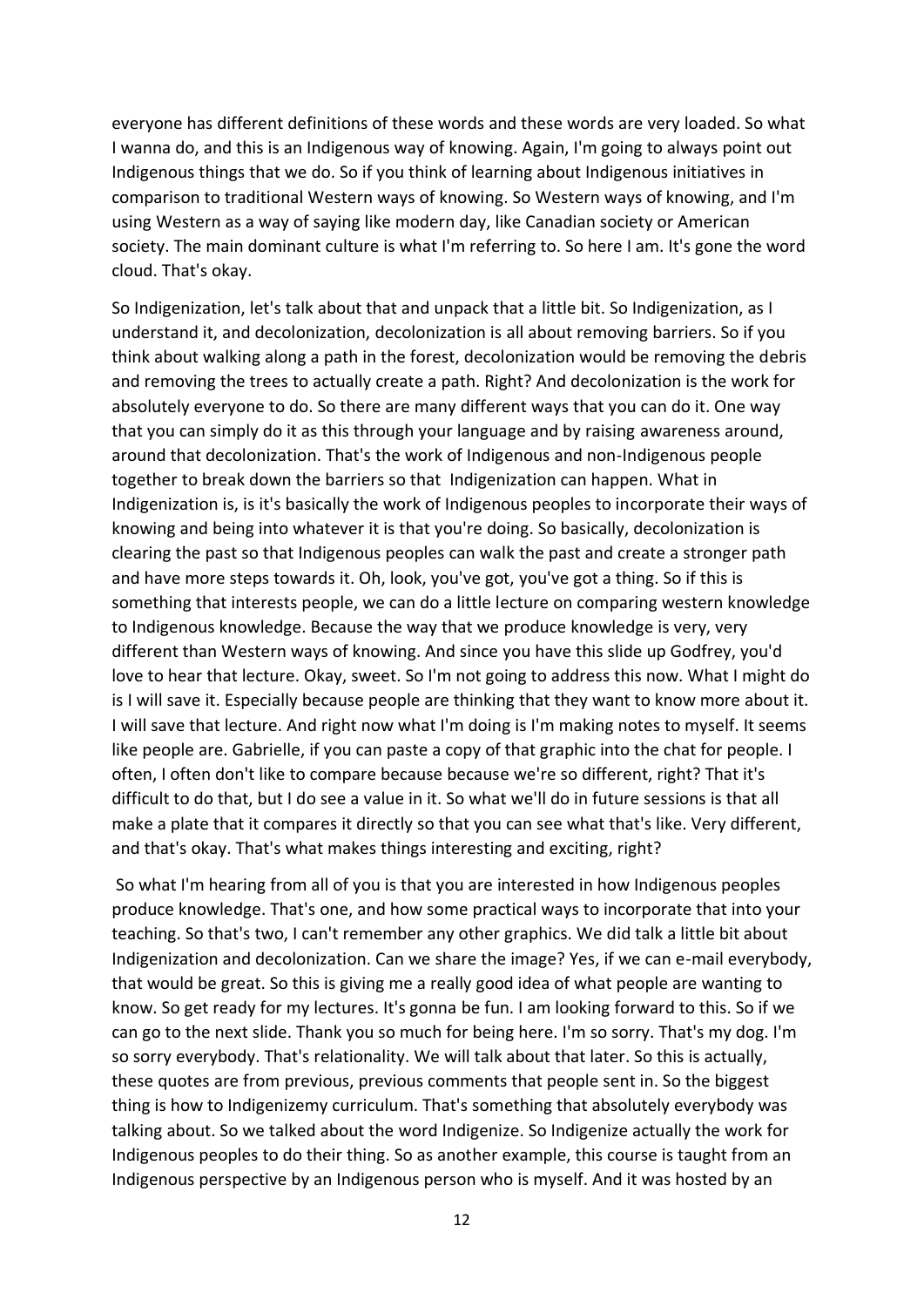ambitious person as well, who is Gabrielle. And that is an us coming together is Indigenization and me teaching this course through an Indigenous lens is Indigenization. However, how we got to this point was because, and thanks to decolonization, Indigenizethe curriculum. One thing that I will add, since my dog is squeaky in the background for all of you who are writing syllabi and syllabus. Syllabi, please include a child in your classroom at policy or animals in the classroom policy. Um, we understand, again, intergenerational learning is a huge part of our culture is, so everyone's enjoying this sneaky thing, but it is distracting me. We include in your syllabi policy on children. As a mom. And a lot of Indigenous folks are parents and they have responsibilities to their communities. So incorporate and allow people to bring their kids or whoever into the classroom. Really, the way that I see it, if we're in-person, we have a room full of 30 babysitters or 41 babysitters.

So that's really important. So that's one tip that I can give to you from this particular quote. But we'll go through and I'll give you some practical examples along the way. So if you can go to the next slide, this one says, I'm really hoping to learn how as a librarian, I can use this pedagogy and knowledge to connect all students with inclusive information and instruction. I actually pulled this quote because it made my heart sing as a librarian. So there are a few people that are working within the library field in this course. And I just wanted to, I wanted to pull this out to say, hi, I recognize you and I love you. I am coming from a library perspective. We probably won't be able to cover all library stuff in this course. But if you as a librarian, we can connect after the class and I can give you some other things that will help you with your specific field. So I just wanted to point that out to be like, yes, I love librarians, they're the best. We will do that and it'll be great. So next slide please. Okay, So this was actually my favorite quote in the entire feedback loop. It was how to build relationships and include local Elders in my curriculum, build a network of speakers for my class I teach me as an instructor, Indigenous ways of knowing are teaching it to decolonize my classroom? Yes, yes, yes.

So as we'll talk about Indigenous ways of knowing and being in relationships and how we connect to each other is extremely, extremely important. I would say, once you leave here after six weeks, you are going to think about relationships and a whole new way because that's how we base everything we do and say, and we're all connected to relationships and relationality. And that word is going to be on your brain. Relationality for the next six weeks. So this is actually really important. So this quote is great because it's decolonizing. So what they are doing is they're saying, yes, I am an instructor, I'm an ally. I recognize that. I don't know everything and that's okay. So when you don't know everything, which nobody knows everything, bring in local people. Local is very important because localized knowledge is it so special? So you want to make sure that you try and invite local people as much as possible because we are all connected to the Land that we reside. On. My knowledge, because I live in Treaty Six, territory is greatly influenced by Greek culture and may tea culture of this particular area on the prairies. For me to talk about things that are happening in British Columbia. That's something that I would also include a different person or a different speaker to come in because that is not my area of expertise. And I know that in myself. That being said, Elders are also extremely important. So Elders, for those of you who don't know, Elders are basically like they're the big knowledge keepers. If we look at it in academic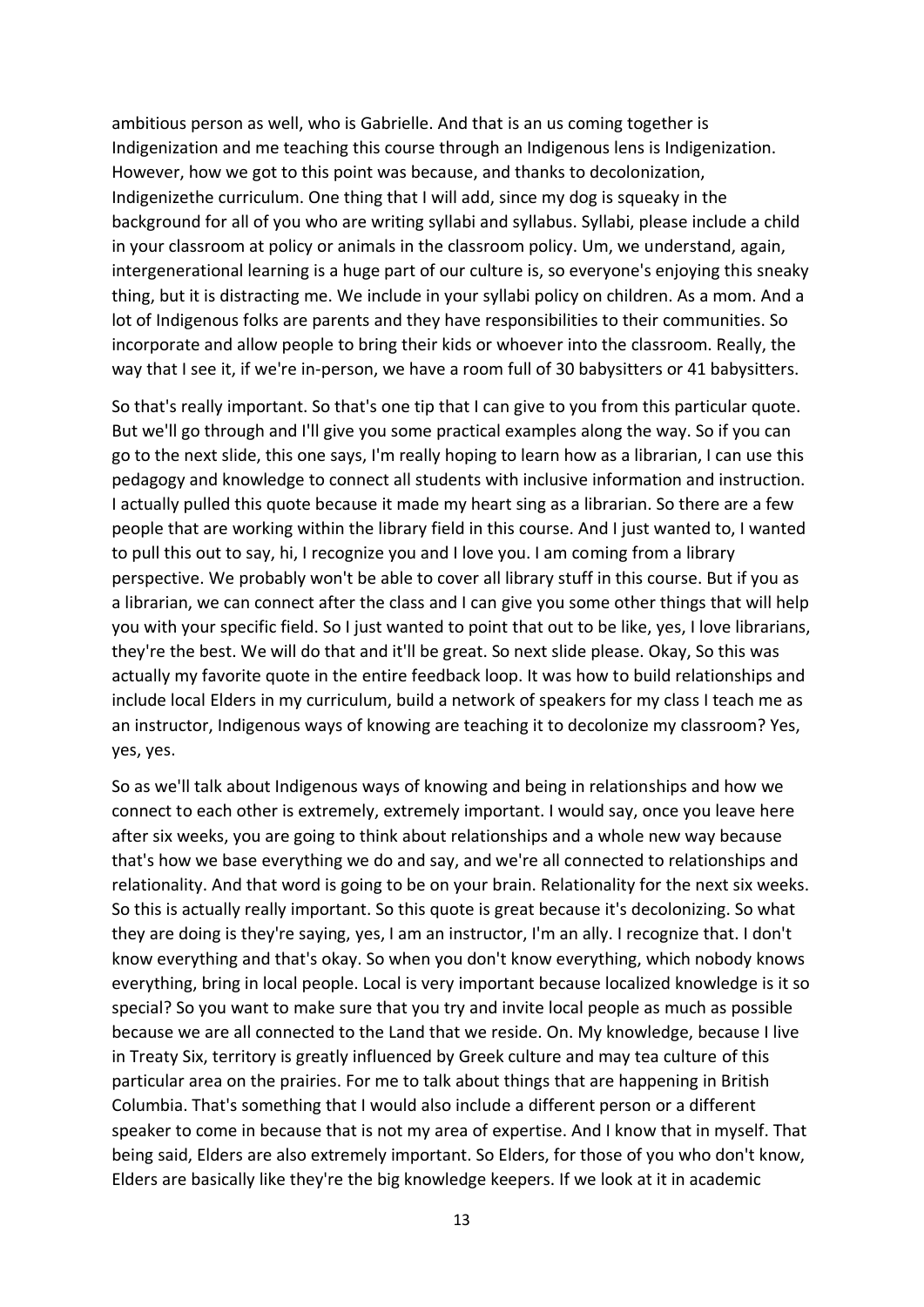terms, Elders are like the associate professors. They're the ones who, they don't know everything, but they know quite a bit and they've spent a lot of time in their lives developing their knowledge in how, hi Rhianna, sorry, happy to see you. We'll see you next week. Goodbye. So Elders, they all specialize in different things too. So it's really important to recognize that. So some Elders are really good and they are trained in pipe ceremony, for example.

While other Elders are more focused in on Pow wow dancing in another example. So all Elders specialize in different things. It's also important sometimes people like to bring a bunch of Elders together and they're like, well, the more the merrier. But I'm also here to tell you be careful. Here's another tip. Be careful with Elders. Because if you invite a lot of different Elders into your program, There's still people, were all still people. And sometimes it comes with a lot of politics. So if you are inviting an Elder into your program, what I'll do is I'll talk a bit about protocol and how to invite an Elder into your classroom. Is that something that would be useful to people? Just talking about cultural protocol in general? Yes. Okay, thanks. Sylvia will do it. So we'll talk a little bit about protocol later on in the weeks and how to actually invite an Elder because there is a process. Obviously it's different for every single area. So you need to speak to the local Elders in your area because people will have different, different ways of approaching this stuff. Would it be able to touch on how to best inform students about being respectful? I ask this is someone who interacts with a lot of international students who aren't that knowledgeable. I would like to know a little bit more about that particular scenario, Jesse.

But yes, we'll talk about how to be respectful about Indigenous cultures and some things that you can't. I can't use a yes or no because I don't like to talk about in absolutes because it's dangerous territory. But we can talk a little bit about that as to like how to create a safe space for people. Knowing the function of protocols for sure helps. Okay? So the one thing that I will leave you with today is the knowledge that protocols, what protocols are, is there. Think of it as cultural red tape, right? So those are the things that we need to do and the hoops that we'd like to go through to create trust with the person that we're working with. And also to create respect with the Elder or whoever it is that we're working with. So each protocol is different depending on who you're working with and also on where you are. As an example, Metis Elders, versus Cree Elders. So Cree Elders will often accept tobacco as in as a type of protocol. Whereas Metis Elders, they don't accept tobacco. So it's different. It's different for every people I've had Elders that do accept tobacco is protocol, but they prefer not to have it. So then you just bring berries and other types of medicines. So it's all very different and totally nuanced and very confusing. So we'll talk about that. But right now what I'll leave you with is the knowledge that local, local knowledge is different everywhere.

So the best thing to do is if you have a relationship with an Elder already is to talk directly to them about their specific protocols. Otherwise, I will talk more broadly about what the protocols are like here. In Treaty Six territory so you can get an idea of what to expect. So otherwise, I love this quote because it focuses on relationality. One staying. And we'll talk about this a little bit more, is Elders. When you use the word Elders, try to capitalize that words. The reason why is because they are the highest. Basically they are the most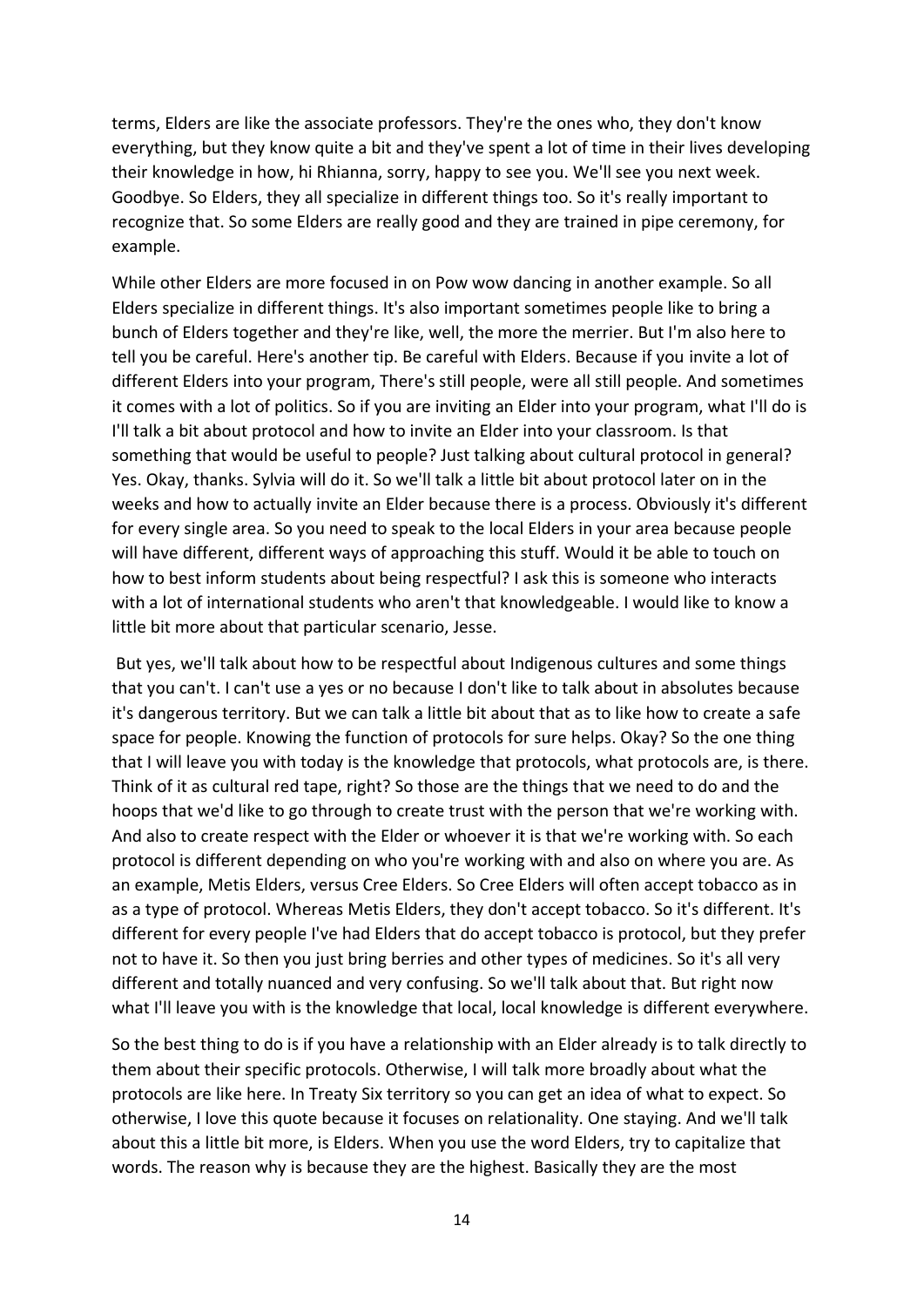respected people in our community. So we want to pay them that respect by capitalizing it. Okay, Can we switch to the next slide?

I told Gabrielle that I talk a lot and now it's like 12:08. Like Yeah, I do talk a lot. Oh, I love it. Okay. So this is one lesson that I do want to talk about. We were thinking about doing this in breakout rooms, but we'll see how much time we have left. So you can have a little bit of practice. But this is the number one thing that I want to leave you with today is locating yourself as an Indigenous practice. So when we say locating yourself, it means so when I introduced myself, I talked about basically, I said I was a multi-person. I said, uh, where the community that I'm from. I talked about my family. I talked about all of that stuff first. And then I talked about my academic stuff. So this is actually an Indigenous practice because we want to make sure and situate ourselves within the broader contexts. So that...see you Barbara, [...] and we'll talk to you next week.

So as locating yourself, you basically it is part of a, it's about responsibility and it's about accountability. By me saying what community that I'm from. I'm telling you all that that's where my knowledge is coming from. And that's really important to note because while I'm Metis, I am from the Red River area. And Red River Metis' are very different than Metis that live here in Alberta. So what I'm saying is, this is my community, this is where I'm from. This is where my knowledge is coming from. So that you all know, right? That way, you know that. This is also really important because there's a lot of, we call them pretend audience. There's a lot of people that actually don't have community ties that advertise themselves as Indigenous.

One famous example is Joseph Boyden. He, he, he often claims that he is, oh gosh, what is a woodland Metis. But what's important with Indigenous peoples is the community that you're from and who you are responsible to and who you are accountable to you. And if you don't have a community that will claim you, then you're, the identity of being Indigenous is a lot more convoluted. So community connections are extremely, extremely important. So this is also important to like just in general practice as researchers. For those of you who are doing research, I know some of you said I wanted to do some research methodologies. So this is also really important to include in your research. So by doing that, you acknowledged the fact that you have bias and you have privilege. And that's okay. And the reason why is because everyone has bias and everyone has certain privileges that everyone else has.

Again, something in western culture is that everyone is seeking to find an absolute truth. But that's not how we do things and Indigenous in the Indigenous universe. We all recognize that there's no such thing as an absolute truth. There are so many different perspectives to a single thing that it's impossible. So what we, what we try to do is we just say, you know what, nobody is neutral. That's okay. But here are my biases so that you can see it and be aware of it. So locating yourself is also about self-reflection. So I include, we're going to include a lot about self-reflection in this next six weeks. Mostly because I'm a huge mental health advocate. I am I do have I have severe depression and PTSD. I like to be open about that because I include a lot of mindfulness practices is a part of my work. And starting out with the song is, um, it's a part of that. Self-reflection is really important too, because when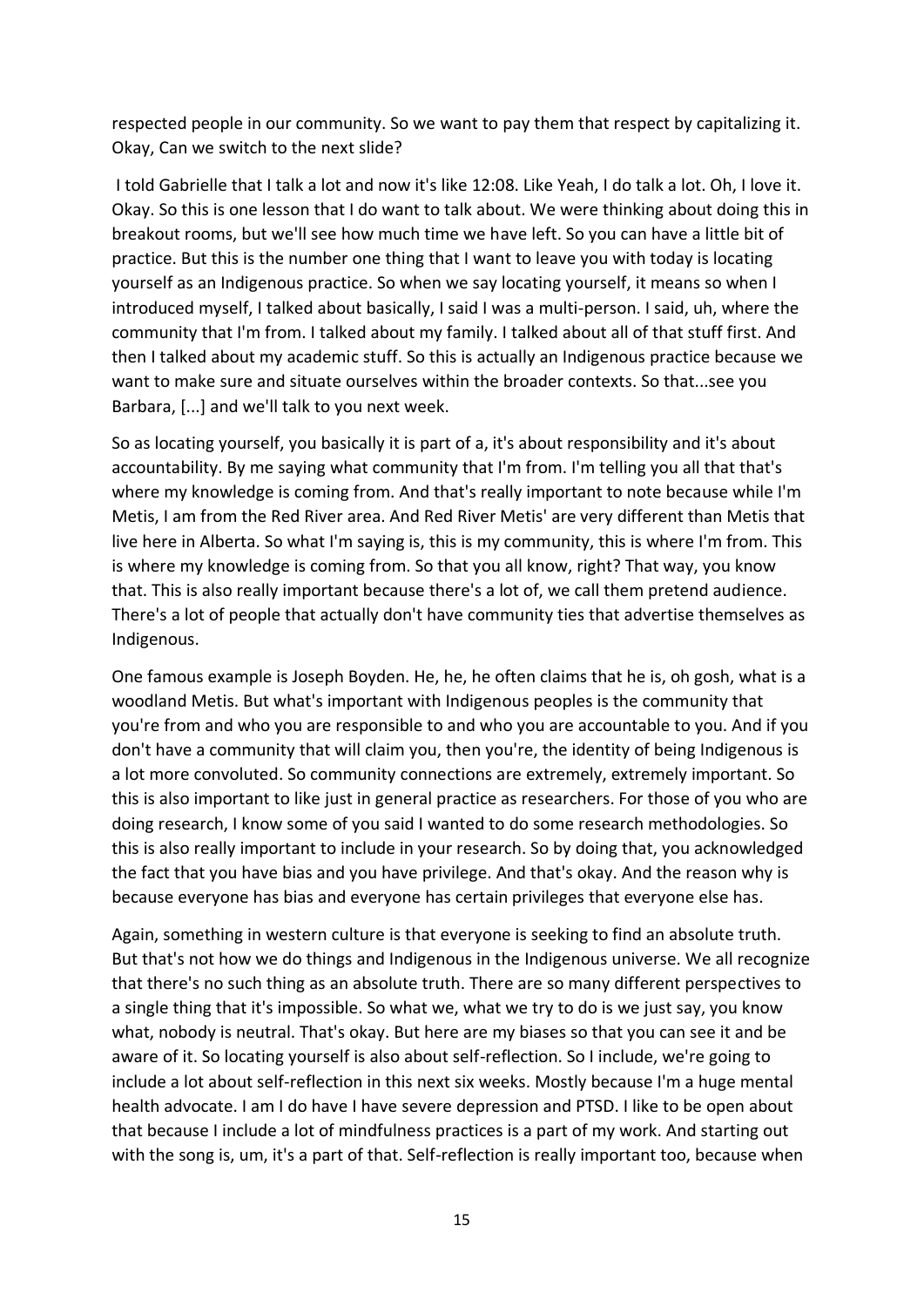you're going into communities, you need to know who you are as an individual before you go and work with Indigenous communities.

I say that because we all have baggage as human beings, we all do and we all have traumas, and that's okay. But what you don't want to do is you don't want to go to an Indigenous community and put your guilt or your trauma or expose your emotional. You don't want to put your emotional baggage onto a community that's more abroad. That I mean, that's a broad.

The [...] is not specifically an Indigenous thing, but everyone kind of a thing. Just make sure your intentions are good and positive and know who you are as a person before you go into Indigenous communities because they're going to ask you where you're from. And when they say, Hey, where are you from, it's not a way of putting you on the spot or being mean or anything like that? It's part of it. They're basically asking, okay, Where are you from? Which community are you from? What practices do you have? It's a very loaded question. We also like to do that because we want to make sure that we're not related. Sometimes, sometimes in the matey world at least we always want to say, okay, what are your family names? What's your geneology? And that's totally normal because we want to make sure we're not related so we don't snag in the bush later on and have regrets. It's just my own humor coming in. Self-reflection is very, very important. We're also in locating yourself. You are recognizing your relationship to the Land.

So in locating myself, I'm in Treaty Six territory. Again, my knowledge comes from here. And also I am informed by the plants and the animals and the atmosphere that is around me. For example, because I'm in the prairies, I see a lot more sky then people do in the mountains. So that really does change my perspective on how I approach the world and how I see the world. And lastly, this is about gaining trust or even regrading trust. I would say. The more that you know yourself and you as recognizing your biases and all that other stuff. You're telling people that yes. Yes, you can trust me. So it is a practice that you want to do to gain trust and build relationships and nurture the relationships that you already have. There we go. Can we get the next slide, please?

There we go. So we do have times for some breakout rooms. I'm going to say if we can do ten minutes and then come back together. Because I wanted to give you all a chance to introduce yourselves to each other. Because sometimes you're not going to want to ask me specific questions. Sometimes you're going to want to lean on each other and that's okay. I want to make sure that you have introductions so you can locate yourself and get a practice that practice in locating yourself. Over the next ten minutes, if we could break out into groups of maybe five now, is that okay?

PAULA GAUBE

I've got it all set up.